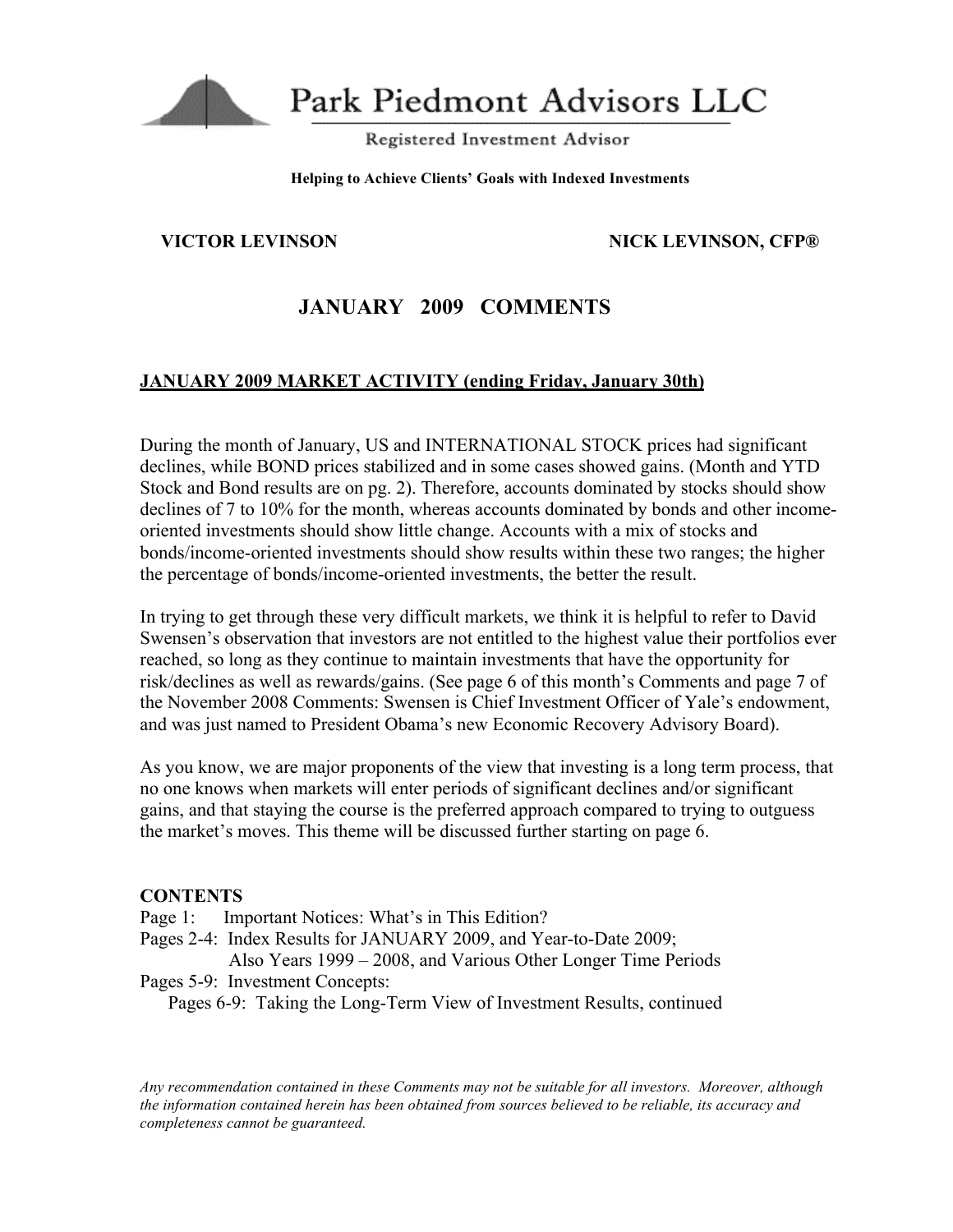Page 2 of 9

#### **COMMENTS: INDEX RESULTS for period ending JANUARY 2009**

|                                                           | <b>YEAR</b> | <b>YEARS</b> | <b>YEARS</b> | <b>YEAR</b> | <b>YEAR</b> | <b>YEAR</b> | <b>JAN</b> |
|-----------------------------------------------------------|-------------|--------------|--------------|-------------|-------------|-------------|------------|
| <b>STOCKS</b>                                             | 1999        | 2000-02      | 2003-05      | 2006        | 2007        | 2008        | 2009       |
| Vanguard Total Stock Market Index Fund (1)                | 23.8%       | (37.2%)      | 53.1%        | 15.5%       | 5.5%        | $(37.1)\%$  | $(8.3)\%$  |
| Standard & Poor's (S&P) 500 Index (2)                     | 19.6%       | $(40.1\%)$   | 41.9%        | 13.6%       | 3.5%        | $(38.5)\%$  | $(8.6)\%$  |
| Vanguard S&P 500 Growth Index Fund (1)                    | 28.8%       | $(48.4\%)$   | 41.8%        | 9.0%        | 12.6%       | $(38.4)\%$  | $(4.6)\%$  |
| Vanguard S&P 500 Value Index Fund (1)                     | 12.6%       | $(26.2)\%$   | 63.2%        | 22.1%       | 0.1%        | $(36.1)\%$  | $(11.0)\%$ |
| Dow Jones Industrial Average Index (2)                    | 25.2%       | (27.5%)      | 28.5%        | 16.3%       | 6.4%        | $(33.8)\%$  | $(8.8)\%$  |
| NASDAQ Composite Index (2)                                | 85.6%       | $(67.2\%)$   | 65.2%        | 9.5%        | 9.8%        | $(40.5)\%$  | $(6.4)\%$  |
| Vanguard Midcap US Index Fund (1)                         | 25.0%       | $(18.3\%)$   | 83.9%        | 13.6%       | 6.0%        | $(41.8)\%$  | $(7.0)\%$  |
| Vanguard Smallcap US Index Fund (1)                       | 19.6%       | $(24.2\%)$   | 87.5%        | 15.6%       | 1.2%        | $(36.1)\%$  | $(10.2)\%$ |
| Vanguard International Index Fund (EAFE) (1)              | 25.3%       | $(45.9\%)$   | 95.9%        | 26.6%       | 15.5%       | $(44.1)\%$  | $(12.0)\%$ |
| Vanguard Emerging Markets Index Fund (1)                  | 61.6%       | $(29.5\%)$   | 162.7%       | 29.4%       | 39.0%       | $(52.9)\%$  | $(8.2)\%$  |
| Vanguard Real Estate Investment Trust Fund (1)            | $(0.4\%)$   | 47.5%        | 98.6%        | 35.1%       | $(16.5)\%$  | $(37.2)\%$  | $(17.0)\%$ |
|                                                           |             |              |              |             |             |             |            |
| <b>BONDS</b>                                              |             |              |              |             |             |             |            |
| Vanguard Total Bond Market Index (1)                      | $(0.8\%)$   | 30.4%        | 11.1%        | 4.2%        | 6.9%        | 5.1%        | (0.7)%     |
| Vanguard Intermediate Tax- Exempt Index Fund (1)          | $(2.9\%)$   | 23.7%        | 10.3%        | 4.4%        | 3.4%        | (0.1)%      | 3.7%       |
| Vanguard Short-term Bond Index (1)                        | 2.1%        | 25.8%        | 6.5%         | 4.1%        | 7.2%        | 5.4%        | 0.2%       |
| Vanguard Short Tax-Exempt Index Fund (1)                  | 2.6%        | 13.8%        | 4.5%         | 3.2%        | 4.2%        | 3.7%        | 0.9%       |
| Vanguard High-Yield Bond Fund (1); starting 2002          | NA          | 1.7%         | 30.7%        | 8.2%        | 2.0%        | $(21.3)\%$  | 5.7%       |
| Vanguard Inflation-Protected Bond Fund (1); starting 2001 | NA          | 25.5%        | 20.0%        | 0.4%        | 11.6%       | $(2.9)\%$   | 1.0%       |

NOTE 1: Current Month Results measured from beginning of year, and not beginning of prior month.

NOTE 2: Three-year results start with a base of 100, and after each year's % change, the result for that year creates a new base. So if at the end of the first year the index is up 10%, then the new base is 110%; and if down 10%, then the new base is 90%. NOTE also that a decline of 50% requires a gain of 100% to get back to the starting value, which explains why NASDAQ, down 67%, would require a gain of 200% to get back to its starting value.

<sup>1)</sup> Results for Vanguard funds include dividends and fund expenses but do not reflect PPA's advisory fee.

<sup>2)</sup> Results for S&P 500, Dow Jones, and NASDAQ indexes do not reflect dividends or PPA's advisory fee.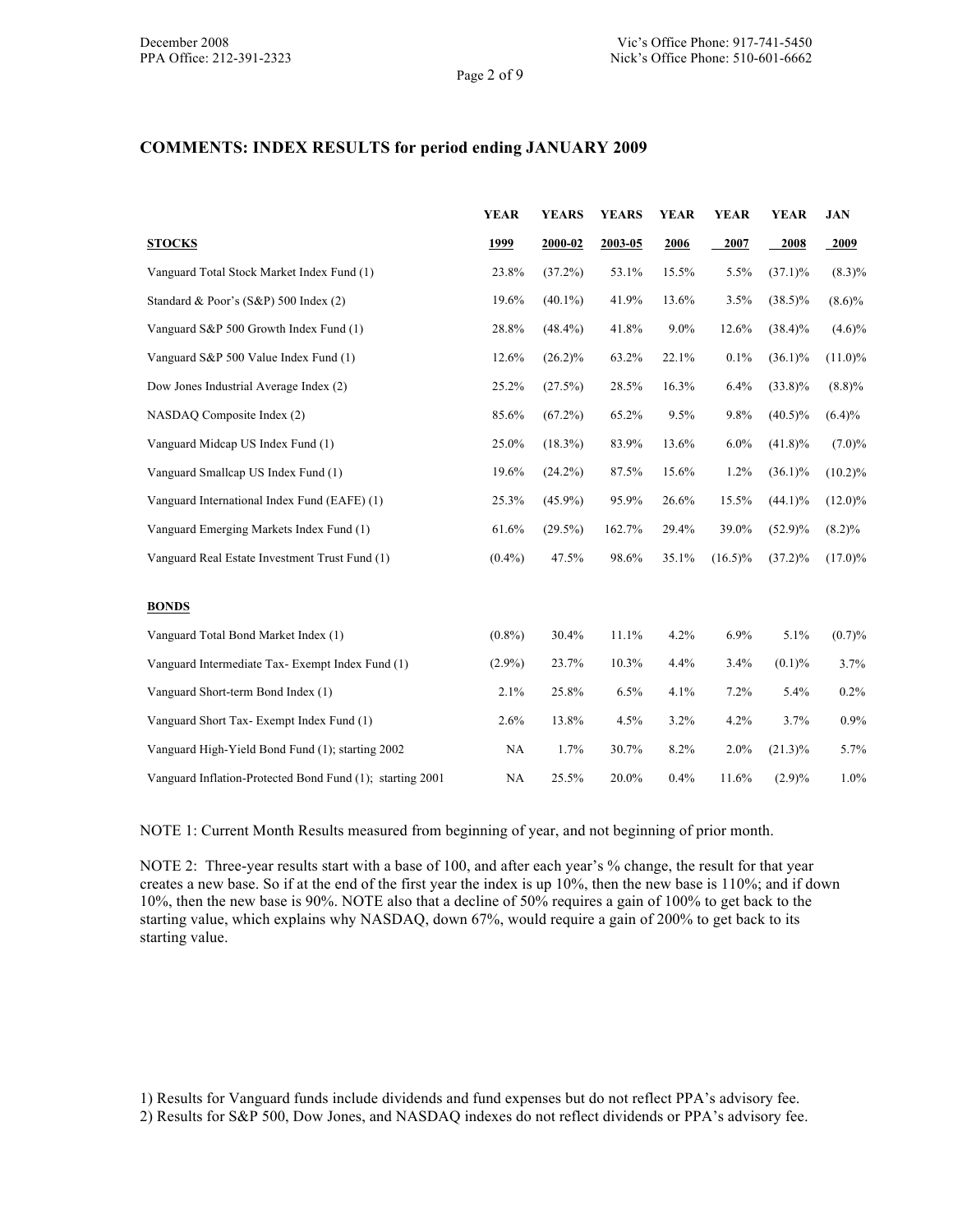| $\frac{0}{0}$      | 1Q     | 2Q          | 3Q     | 4Q     | 1Q    | 2Q     | 3Q    | 4Q     | 1Q     | 2Q    | 3Q     | 4Q    |
|--------------------|--------|-------------|--------|--------|-------|--------|-------|--------|--------|-------|--------|-------|
|                    |        | <u>1999</u> |        |        |       | 2000   |       |        |        | 2001  |        |       |
| <b>S&amp;P 500</b> | 4.1    | 7.6         | (7.7)  | 15.6   | 2.0   | (3.0)  | (1.3) | (7.8)  | (12.1) | 4.8   | (13.8) | 8.1   |
| <b>NASDAQ</b>      | 14.6   | 10.0        | 0.0    | 61.0   | 12.4  | (14.8) | (7.2) | (29.6) | (25.5) | 12.9  | (26.7) | 18.3  |
| <b>BONDS</b>       | 0.0    | (0.5)       | 0.4    | (0.7)  | 2.4   | 1.5    | 3.1   | 4.3    | 3.2    | 0.8   | 4.3    | 0.0   |
|                    |        |             |        |        |       |        |       |        |        |       |        |       |
|                    |        | 2002        |        |        |       | 2003   |       |        |        | 2004  |        |       |
| <b>S&amp;P 500</b> | 0.0    | (13.8)      | (14.1) | 4.5    | (1.8) | 12.8   | 2.2   | 13.2   | 1.3    | 1.3   | (2.4)  | 8.8   |
| <b>NASDAQ</b>      | (5.5)  | (19.5)      | (13.5) | 7.0    | 2.5   | 19.2   | 12.1  | 16.2   | (0.5)  | 2.7   | (7.5)  | 13.9  |
| <b>BONDS</b>       | 0.0    | 2.8         | 3.6    | 1.8    | 0.9   | 2.7    | 0.2   | 0.2    | 2.7    | (2.6) | 3.1    | 1.0   |
|                    |        | 2005        |        |        |       | 2006   |       |        |        | 2007  |        |       |
| <b>S&amp;P 500</b> | (2.6)  | 0.9         | 3.1    | 1.6    | 3.7   | (1.9)  | 5.2   | 6.6    | 0.2    | 5.8   | 1.6    | (4.1) |
| <b>NASDAQ</b>      | (8.1)  | 2.6         | 4.4    | 2.5    | 6.1   | (7.6)  | 3.9   | 7.1    | 0.3    | 7.5   | 4.0    | (2.0) |
| <b>BONDS</b>       | (0.5)  | 3.0         | (0.7)  | 0.6    | (0.7) | (0.2)  | 3.8   | 1.3    | 1.4    | (0.6) | 2.9    | 3.2   |
|                    |        |             |        |        |       |        |       |        |        |       |        |       |
|                    |        | 2008        |        |        |       | 2009   |       |        |        | 2010  |        |       |
| <b>S&amp;P 500</b> | (9.9)  | (2.9)       | (7.9)  | (17.7) |       |        |       |        |        |       |        |       |
| <b>NASDAQ</b>      | (14.1) | 0.6         | (8.0)  | (19.0) |       |        |       |        |        |       |        |       |
| <b>BONDS</b>       | 2.2    | (1.1)       | (0.5)  | 4.5    |       |        |       |        |        |       |        |       |
|                    |        |             |        |        |       |        |       |        |        |       |        |       |

**STOCK** index prices for US and International indexes resumed their significant declines during January, after a pause in December. The major indexes declined in a range of -(6.4%) for the NASDAQ Composite to -(12.0%) for Developed International (see pg. 2). See the chart on page 5 for additional details on US stock prices.

**BOND** returns (price change plus interest) were mostly higher in January, with municipal bonds and (surprisingly) high yield corporate junk bonds posting the best results (see pg. 2). In a major reversal from recent months, the benchmark 10-year US Treasury yield closed at 2.85%, which was 60 bps higher than last month's historically low close of 2.25%. This meant that the flight to quality (i.e., US Treasury bonds, with their extremely low likelihood of default), regardless of yield, had at least temporarily come to an end. Short-term Treasury yields remained at almost zero, as the Federal Reserve kept its short-term rates at that level. In general, as interest rates move lower, prices for existing bonds rise. In the recent environment, however, the credit quality issues impacting various parts of the credit markets have altered this normal relationship of interest rates and prices. For the past two months, there has been movement back to more normal pricing.

**ECONOMIC NEWS** continued mostly negative, with worsening declines in employment, housing prices, retail sales, consumer spending, and durable goods orders. The initial GDP estimate for Q408 was an annualized negative -(3.8%) (WSJ, 1/31-2/1/09), and the official start of this recession was dated back to December 2007. The key question now is the recession's duration and severity, since it has spread internationally as well. Positive news included continuing low oil prices and low inflation. While there is some discussion of possible deflation, governments' huge infusions of money into various programs designed to reignite economic activity are likely to add to inflation at a future time.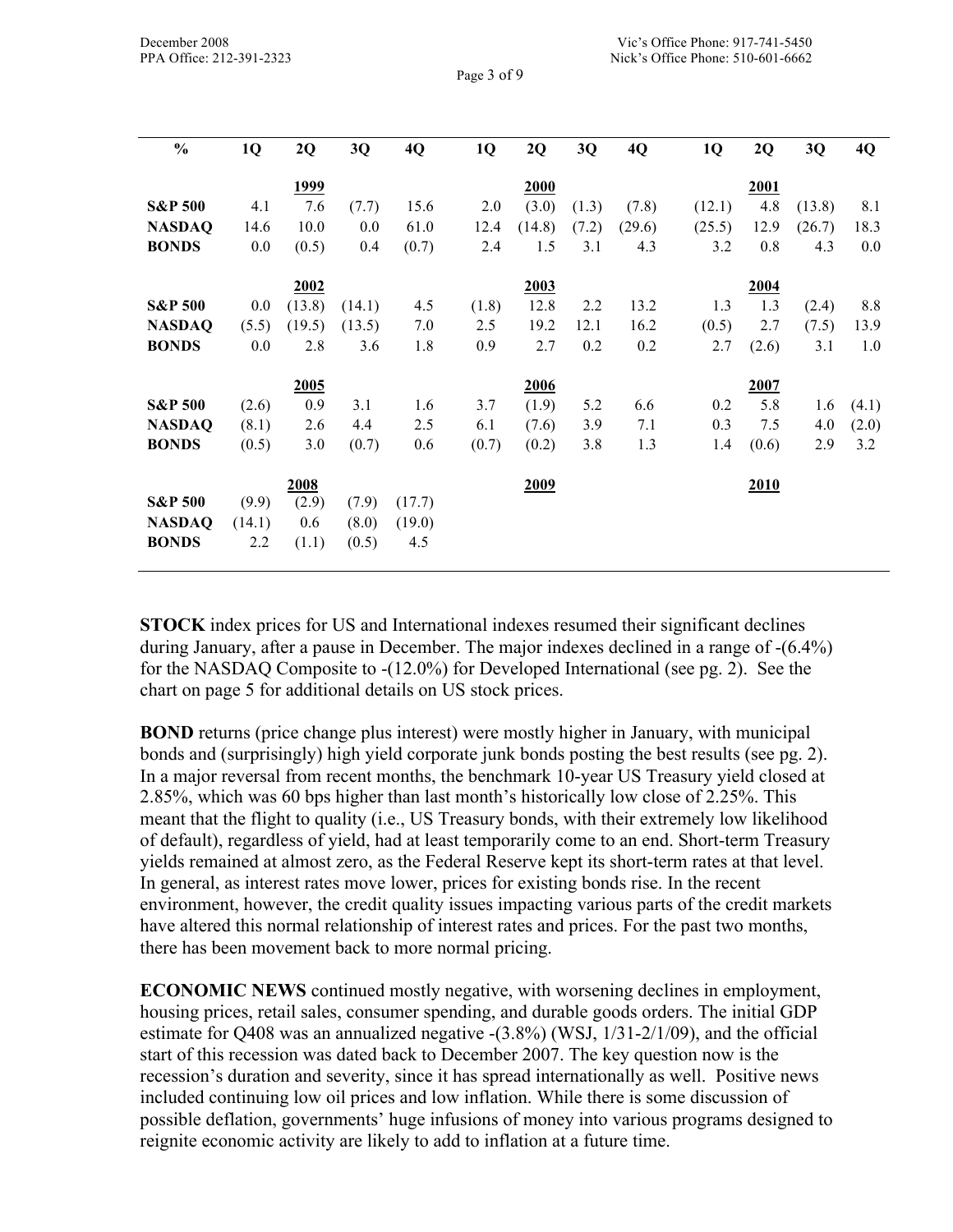From a longer-term standpoint, the housing and now much more widespread credit problems have triggered a serious world-wide recession, which in turn has produced an historic bear market for stocks. The 2003-07 recovery from the bear market of 2000-02 has ended, and the 2008 price declines have now eliminated all the stock price gains of the past five years. From the 2000 highs to January 2009, the Dow Industrials are now 32% lower, the S&P 500 46% lower, and the NASDAQ a stunning 71% lower. This is likely to be the first decade since the 1930s with cumulative annualized negative stock returns, making these returns obviously far lower than their positive long-term average annualized returns. The mutual fund company Vanguard notes that from 1926 through 2005, in only six of 80 years did stock prices fall within 2%, up or down, of the long-term annual average return of plus 10.4%.

Going back to the bull market that began in 1995, all three major indexes have similar (and, since September 2008, much lower) average annual returns, ranging from 4.3% to 5.4%. (These returns are obviously far below the 10.4% annual average dating back to 1926.)

**The moral: Stock returns are truly unpredictable and volatile in short time frames, and can be over long time periods as well, even with (so far) a fairly stable very-long-term average return. Key Questions: Your relevant time frame and tolerance for risk.** 

|                           | S&P 500(1) |               | $\overline{DOW(1)}$ |                | <b>NASDAQ(1)</b> |          |
|---------------------------|------------|---------------|---------------------|----------------|------------------|----------|
| 1st Qtr 2000 High         | 1,527      |               | 11,723              |                | 5,048            |          |
| Year End 2000             |            | $1,320$ (13)% | 10,785              | $(8)\%$        | 2,470            | (51)%    |
| September 21, 2001 Low    |            | $965$ (37)%   | 8,235               | $(30)\%$       | 1,425            | (72)%    |
| Year End 2001             |            | $1,148$ (25)% | 10,020              | (17)%          | 1,950            | (61)%    |
| October 9, 2002 Low       |            | $777$ (49)%   | 7,286               | $(38)\%$       | 1,114            | (78)%    |
| Year End 2002             | 880        | (42)%         | 8,342               | (29)%          | 1,336            | (73)%    |
| Year End 2005             | 1,248      | $(18)\%$      | 10,718              | (9)%           | 2,205            | $(56)\%$ |
| Year End 2007             | 1,468      | $(4)\%$       |                     | $13,265$ + 13% | 2,652            | (47)%    |
| November 20, 2008 New Low | 752        | (51)%         | 7,552               | $(36)\%$       | 1,316            | (74)%    |
| December 31, 2008         | 903        | (41)%         | 8,776               | $(25)\%$       | 1,577            | (69)%    |
| January 31, 2009          | 826        | $(46)\%$      | 8,001               | $(32)\%$       | 1,476            | (71)%    |

## Context: Prior Five-Year Gains in Bull Market of 1995 - 1999

|                                   | $S\&P 500(1)$ | $\bf{DOW}$ $(1)$ | <b>NASDAQ (1)</b> |
|-----------------------------------|---------------|------------------|-------------------|
| End 1994                          | 459           | 3,834            | 752               |
| End 1999                          | 1,470         | 11,500           | 4,070             |
| Gain                              | 1,011         | 7,666            | 3,318             |
| Avg.Ann.%Gain:'95-'99; 5 years    | 26.2%         | 24.6%            | 40.2%             |
| January 2009                      | 826           | 8,001            | 1,476             |
| Gain                              | 367           | 4,167            | 724               |
| Avg.Ann.%Gain:'95-12/08; 14.1 yrs | $4.3\%$       | 5.4%             | 4.9%              |

1) Results for S&P 500, Dow Jones, and NASDAQ indexes do not reflect dividends or PPA's fees.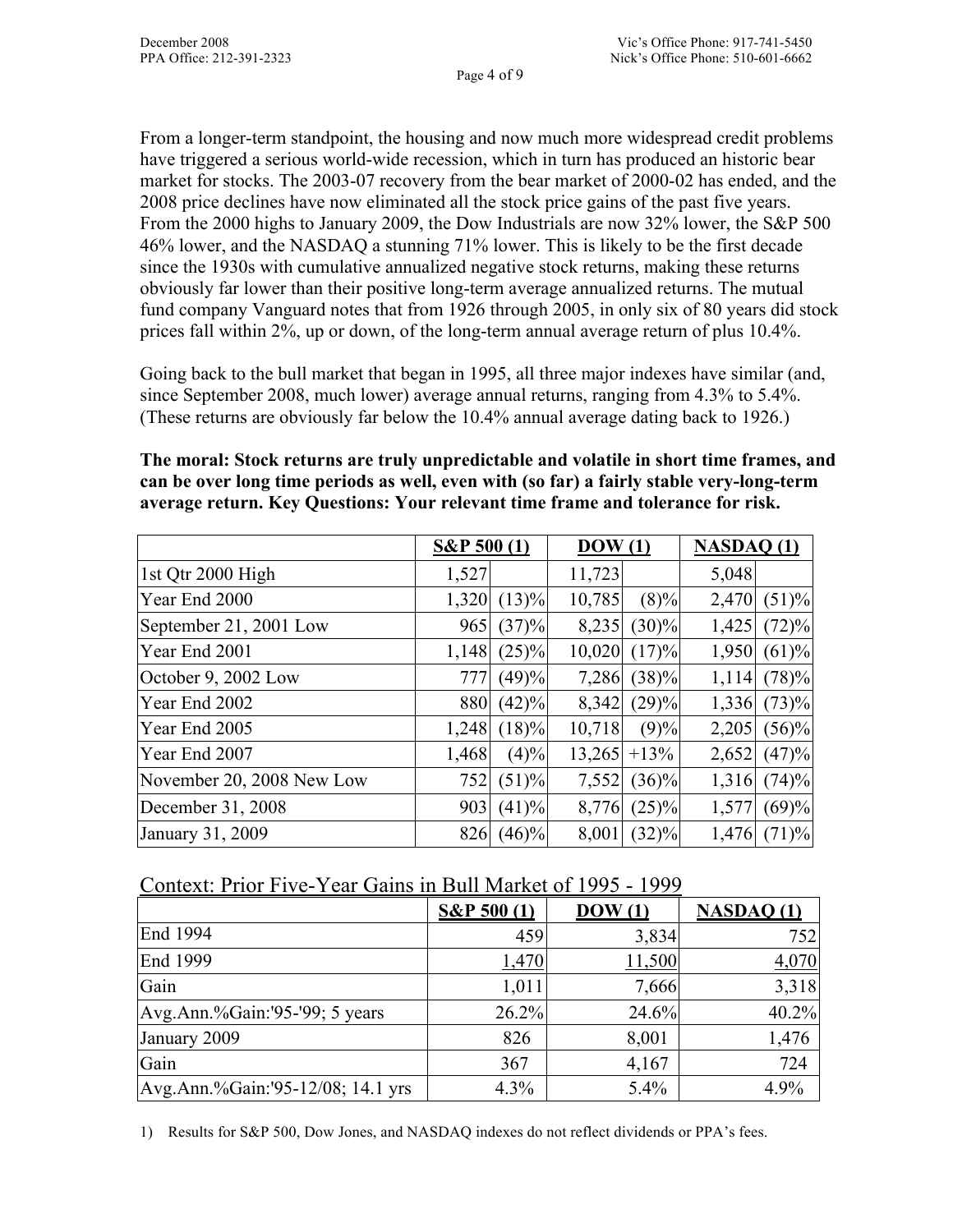## **INVESTMENT CONCEPTS**

The chart below has been updated monthly to reflect the extreme stock market volatility since the summer of 2007. What appeared extreme in late 2007 and early 2008 has turned out to be a mild prelude to the declines of September-November 2008.

|                                                           |       | Change      |             | Change      |               | Change      |  |  |  |
|-----------------------------------------------------------|-------|-------------|-------------|-------------|---------------|-------------|--|--|--|
|                                                           | S&P   | from        | Dow Jones   | from        |               | from        |  |  |  |
|                                                           | 500   | <b>YE06</b> | Industrials | <b>YE06</b> | <b>NASDAQ</b> | <b>YE06</b> |  |  |  |
| <b>YE 2006</b>                                            | 1,418 |             | 12,463      |             | 2,415         |             |  |  |  |
| 10/9/07 High                                              | 1,565 | 10.4%       | 14,165      | 13.7%       | 2,859         | 18.4%       |  |  |  |
| 12/31/07 Close<br>$1/22 - 23/08$ , and                    | 1,468 | 3.5%        | 13,265      | 6.4%        | 2,652         | 9.8%        |  |  |  |
| $3/17$ Lows*                                              | 1,257 | $-11.3%$    | 11,635      | $-6.6%$     | 2,155         | $-10.8%$    |  |  |  |
| 5/31/08 Close                                             | 1,400 | $-1.3%$     | 12,638      | 1.4%        | 2,523         | 4.5%        |  |  |  |
| 10/10, and 10/24<br>Lows*                                 | 840   | $-40.7\%$   | 7,882       | $-36.7%$    | 1,494         | $-38.1%$    |  |  |  |
| 10/31/08 Close                                            | 969   | $-31.7%$    | 9,325       | $-25.2%$    | 1,721         | $-28.7%$    |  |  |  |
| $11/21/08$ Low*                                           | 741   | $-47.7%$    | 7,449       | $-40.2%$    | 1,295         | $-46.4%$    |  |  |  |
| 12/31/08                                                  | 903   | $-36.3%$    | 8,776       | $-29.6%$    | 1,577         | $-34.7%$    |  |  |  |
| 1/31/09                                                   | 826   | $-41.7%$    | 8,001       | $-35.8%$    | 1,476         | $-38.9%$    |  |  |  |
| * Note These are not clearing misses but "intro day" laws |       |             |             |             |               |             |  |  |  |

\* Note – These are not closing prices, but "intra-day" lows

Some key observations from the chart:

- 1) From the October 2007 highs to the most recent November 2008 lows, all three major US indexes are down a huge 54% to 65%, exceeding the declines of 1973-74 and 2000-02.
- 2) October 2007, May 2008, and the last week in October 2008 were all periods of price recoveries of 10% or more. The December 2008 price recovery, measured from the November lows, ranged from 18% to 22%, but the most recent January declines reduced those gains more than 40%. The only good news about January was that the indexes remained above their November lows. These recoveries illustrate the dangers of exiting the stock market after periods of substantial declines, on the assumption the declines will continue. However, we do know now, with the benefit of hindsight, that each rally prior to November 2008 was modest, given the extent of the declines that followed.
- 3) Even knowing what we do now about the severity of this bear market, there is no way to determine, before the fact, at what point the lows for this market cycle will have been reached until long after the cycle has been completed.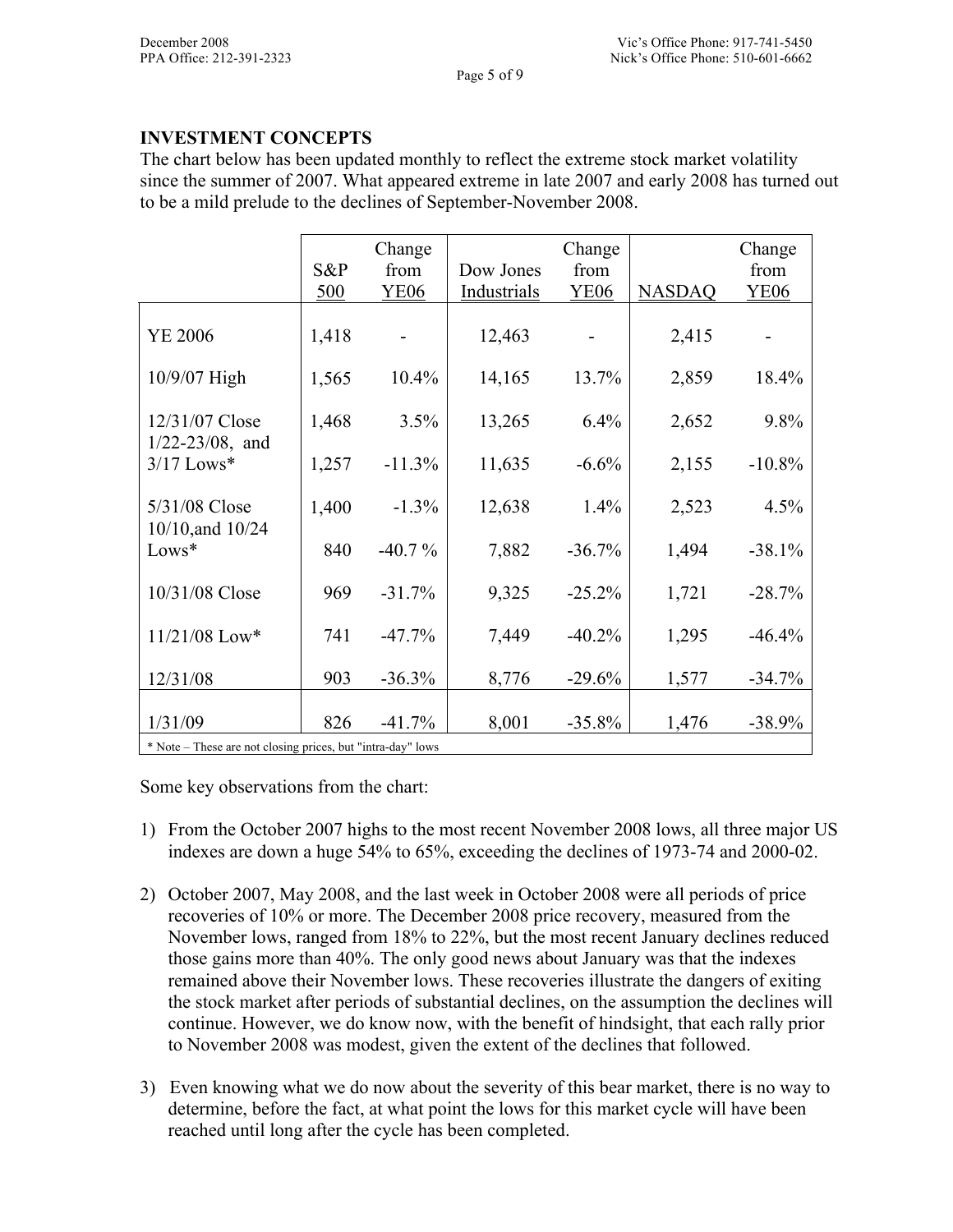## **Taking the Long-term View of Investment Results (Continued from Last Month)**

The observations that follow are designed to help our clients cope with the ongoing declines in the values of their portfolios, and the continuing bad news affecting the world's economies and financial systems.

To begin, we would like to restate David Swensen's comments reported in November as part of an interview in December's Worth Magazine. "The only way to sensibly deal with markets is to have a thoughtful long-term plan, and thoughtful long-term plans do not involve radical moves, and certainly not selling things that have gone down… People tend to look at whatever is the highest number that they ever got on their brokerage statement and believe it is theirs. Then, when it goes down, they feel like they lost something. In one sense it wasn't really theirs… (unless they cashed out), which is not what you do, because even if you are 60 or 65 or even 70, you've got a pretty substantial life expectancy. Markets fluctuate, but over longer periods of time, they realize the overwhelmingly likely expectation that equities will outperform."

We think Swensen's points are critically important in dealing with current circumstances:

- 1) Have a long-term plan, and do not sell investments that are down;
- 2) Your highest values are not necessarily yours, as long as you continue to be an investor;
- 3) People remain investors to generate returns for their lifetime needs; and
- 4) Investment values fluctuate, but positive long term returns are a reasonable expectation.

We would add that since investing is an ongoing, long-term process, and since no one knows when prices reach levels from which they are going to decline, it is important to maintain an investment portfolio with an allocation of safe, income-producing investments, and higher risk/higher potential growth investments, that are appropriate to your particular circumstances. In developing appropriate allocations, we think it is important to consider what part of your financial life is, and is not, within your control.

In analyzing financial circumstances, there are three basic elements:

1) Income from work, including work related retirement income;

- 2) Returns from investments, including income and changes in investment values; and
- 3) Spending, including income taxes.

We have most control over our spending, including times when significant life style changes are necessary to bring spending in line with one's work income and investment returns. We have some control over income from work; some have a choice of working or not working, whereas others do not have this choice. But when it comes to investment returns, we have no control, other than how we allocate our portfolios between safe, income-producing securities, and higher risk/potentially higher return securities. Since no one knows in advance which investments will do better in any given time period, the allocations are critical to being able to remain a long-term investor.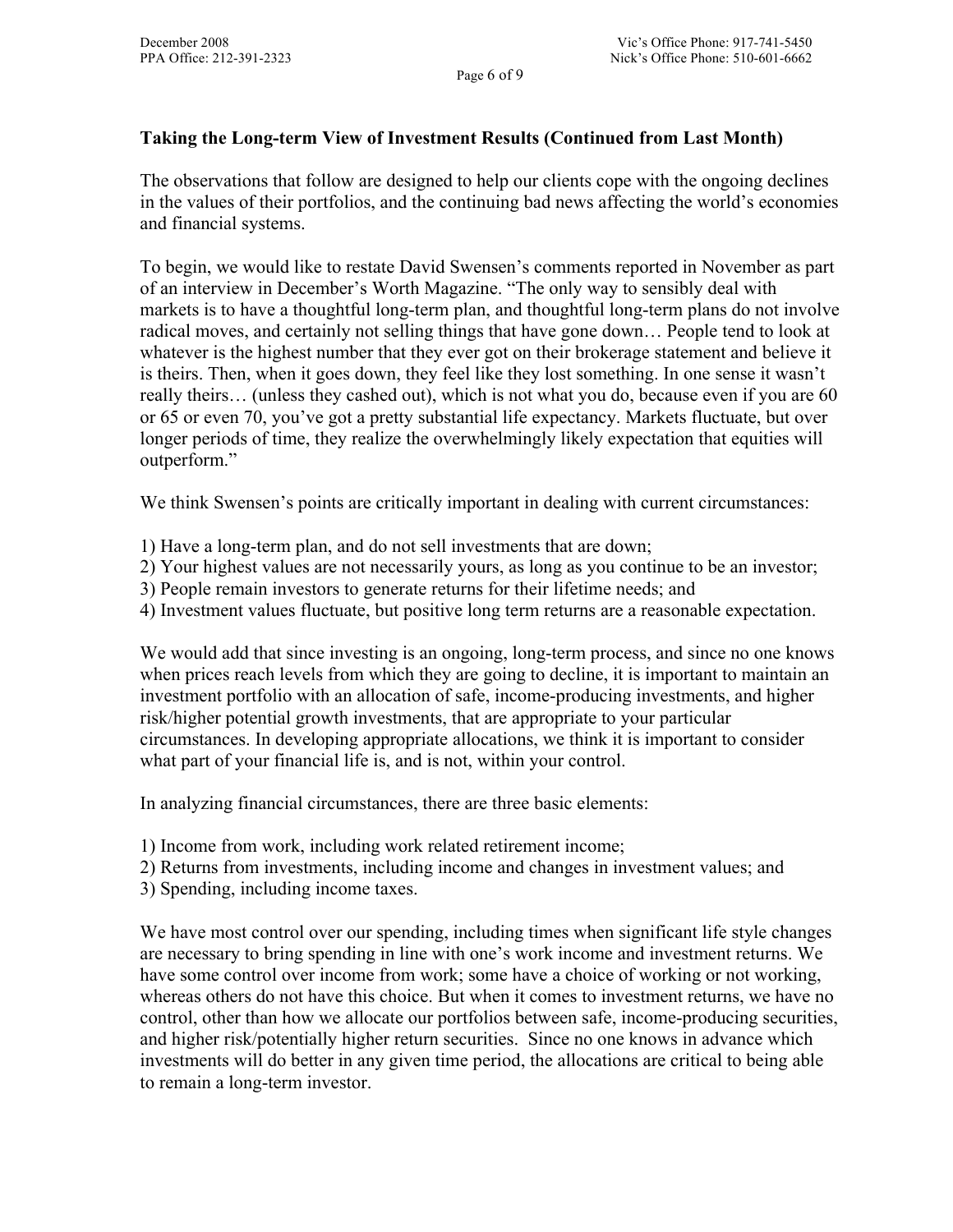We develop allocations designed to fit our clients' particular circumstances. Age, accumulated capital, and other sources of income are key variables. For example:

1) Younger clients, still working, are likely to have most of their allocation in higher risk/higher potential return investments, since they typically have no current spending needs from their portfolios, and have many years to recover from periods of significant price declines. If the amounts invested are modest, which tends to be the case with younger people who have many current demands on spending, that is all the more reason to be heavily allocated to the riskier asset classes, since the amount at risk is smaller in absolute terms, and the impact of substantial gains on the overall portfolio would be substantial.

Page 7 of 9

2) Older clients, not working (or working less), will likely have a totally different allocation, with an emphasis on the safer, income-producing investments. Our allocations typically provide at least five years of spending needs from the safe, income-producing part of the portfolio, so that if a client needs to withdraw \$100,000 annually from his/her portfolio, we try to have at least \$500,000 in safe, income producing investments. Of course, meeting this objective depends on the amount of capital, and a reasonable relationship between the withdrawal amount and that capital. For clients with substantial amounts of capital, it is not unusual for the safe, income-producing allocation to provide ten or more years of likely withdrawals, as there is less need to take risk for future capital appreciation.

3) In almost all cases, we favor some allocation to the riskier, growth-oriented asset classes, primarily because there is a history of favorable long-term investment returns for these asset classes. Other reasons include life expectancies getting longer and longer (Vic's mother will be 102 years old at her next birthday) and, even beyond our own life expectancies, clients' desires to leave money to family and/or charities.

4) The above comments are of course generalizations; each client has an allocation that we believe is specifically appropriate to that client's needs and risk tolerance.

In addition to presenting our views in these Comments, we also like to highlight the views of others with some insight/experience in investing. In one recent WSJ article (1/29/09, pg. D3) headlined "Where the Financial Gurus are Putting Their Own Money," a number of wellknown investors were quoted. While their favorite investments ranged from the conservative US Treasury Inflation Protected bonds and municipal bonds, to the highly aggressive emerging markets and commodities, some of their observations seemed worth reporting. Rob Arnott, head of a major investment management firm, stated that "this is a marvelous time to be investing, and there are more interesting opportunities out there now than any of today's investors have ever seen." The article's author stated that "Unlike many small investors, the financial stars are patiently waiting and watching for bargains rather than making a mad dash for havens like cash or Treasury bonds, or drastically revising their asset allocation plans. And wherever possible, they are … putting more cash to work in the market….Great investment minds don't always think alike, but they appear to have one thing in common: patience, a trait many small investor s seem to lack….This is hardly the time to hunker down and take investments off the table, financial pros say."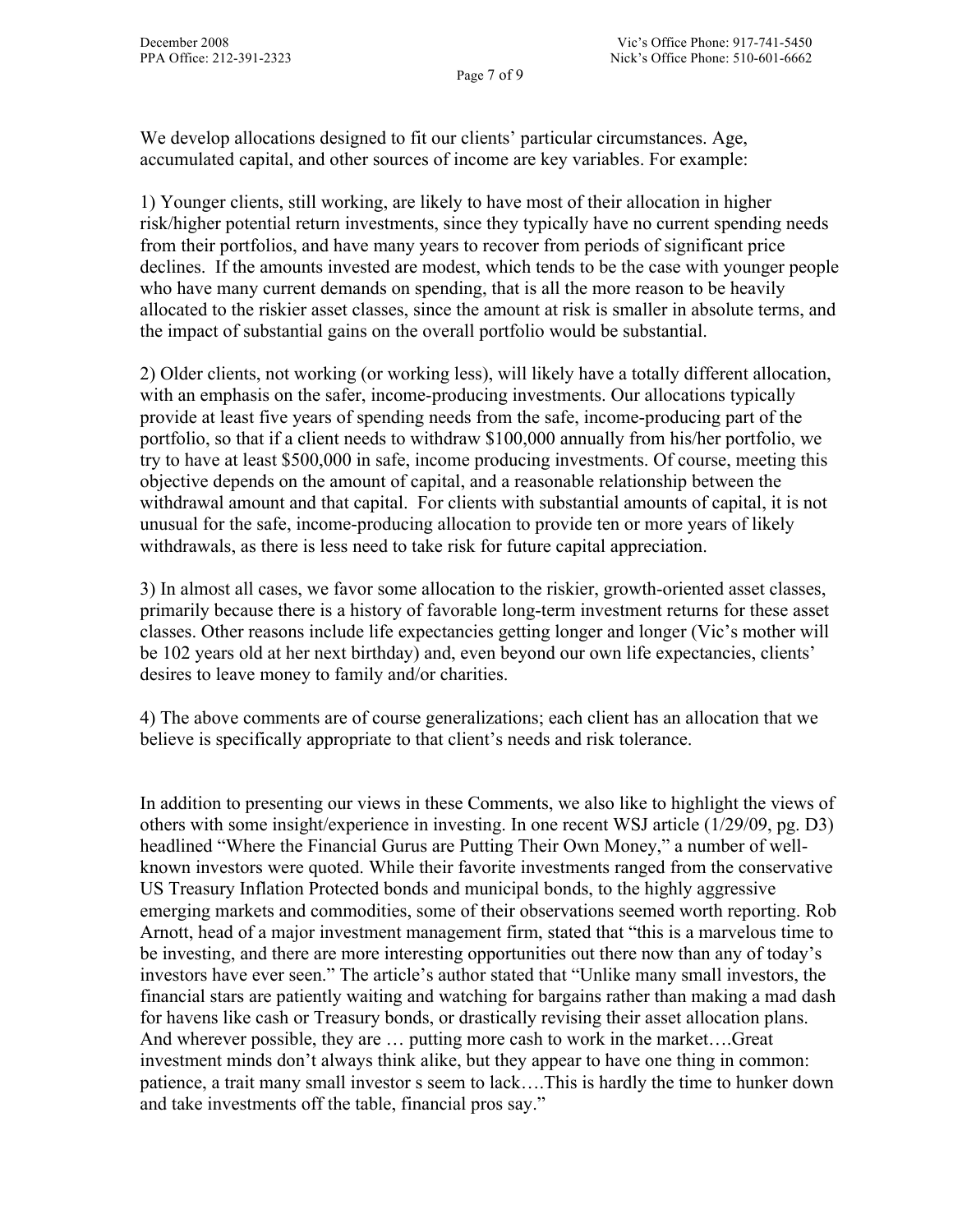Another WSJ article (2/2/09, pg. R5) quoted extensively from a Registered Investment Advisor, Judith Shine, with a remarkably similar approach to investing as ours. "The one thing that torpedoes your portfolio long-term is your short-term behavior." When asked by clients why they didn't have more money in cash and bonds, she told them "she was trying to make their money last for the next 30 to 35 years and stocks have historically generated higher returns than those less volatile alternatives over extended periods….While stocks can go down a lot, history shows that on the rebound, they can regain their losses, and then some, over a period of years. Her clients can take some comfort from the fact she keeps a minimum of three to five years spending needs in cash and bonds… so clients do not need to worry about selling stocks for four to five years…..Clients are urged to focus on the future; the problem with using last week's game to call next week's play is that next week's play might be 180 degrees different. To leave the market at this time would be fighting last year's war." While we recognize that history may not repeat, and that some clients with enough capital only need modest exposure to stocks, we agree that maintaining an appropriate exposure to stocks in an effort to gain higher returns over extended time periods, and staying with the program when markets decline, are sound guidelines for managing investment portfolios.

The article discussed above also raised the question of why we/other advisors do not engage in "Market Timing," such as moving money into cash and safe bonds during market declines. Market Timing refers to the effort to be in the stock market when it is going up, and to be out when it is going down. Aside from the obvious point that if any one could do this consistently, they would be very rich (and certainly not need to give investment advice to others to earn a living), all the academic literature we rely on takes the view that this simply cannot be done consistently over time. This is so because market movements are inherently unpredictable, no matter how clear they appear after the fact.

It is highly appealing to think that investors can simply exit the risky asset classes when they are going down, and return when they are going back up. Exiting is in fact the easy part. The difficult part is knowing when to get back in, because if you are out when the market begins to rebound, you miss much of the return from any recovery that occurs. In one recent study, the investment firm Jennison Dryden (JD) stated that "fears of further declines and market volatility make investors skittish, with many pulling money out of the stock market after absorbing much of the decline. But then they risk missing the subsequent rebound after the bear market ends, which historically have been very robust. Over the past nine bear markets (starting in 1957, through 2000-2002)…once the stock market discounts economic recovery, stock market returns have historically been quite substantial in the following year, followed by lesser returns in the following two years. Thus it is important to be in the market, and experience those returns, when the market does rebound." The average of the nine bear markets showed declines of 32% from high to low, with duration of a little more than one year, and then an average recovery of 36% in the first twelve months. (Remember, however, that a decline of 32% reduces \$100 to \$68, while a subsequent recovery of 36% raises the value to \$92, not even back to the starting value of \$100). If you would like to see JD's two page study, we will forward it on to you.